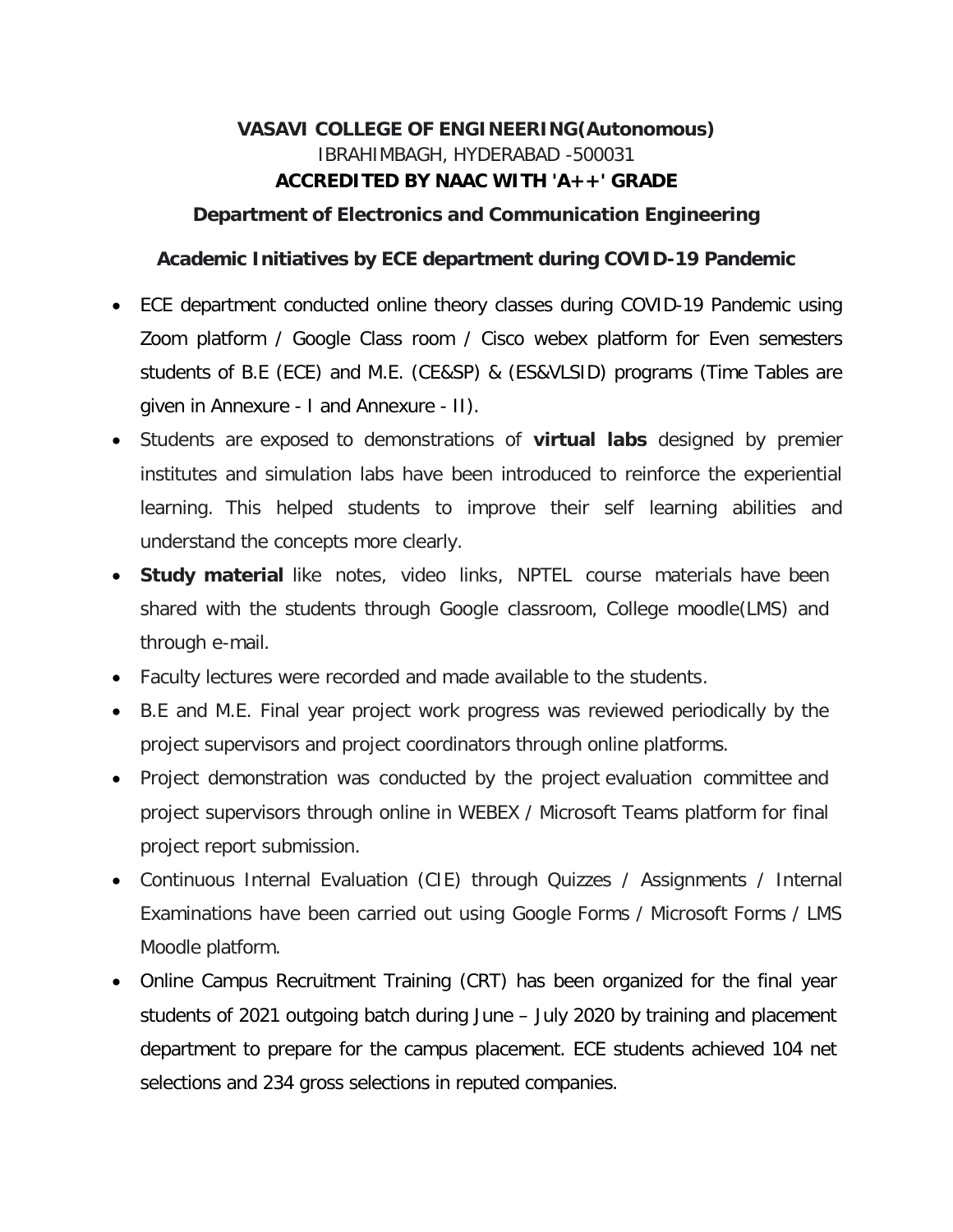- 12 laptops were sponsored by ECE Alumni for the present students in this pandemic, to attend online classes during 2020-21. A Placement Orientation was organized by ECE Alumni to the final year students.
- Following arrangements have been made in the college in connection with conduct of off-line SEE examinations of B.E and M.E programs.

## **COVID-19 Safety precautions implemented by the college administration**

- Arrangements have been made to utilize 50% of the actual seating capacity in the classrooms and laboratories for conduct of lab classes and in the examination halls for the conduct of CIE & SEE.
- All the staff have been instructed to wear face masks & hand gloves and shall maintain physical distance.

### **Sanitization of the examination halls:**

- Examination halls will be sanitized by a professional agency regularly as a part of COVID-19 safety measures.
- Thermal screening has been arranged at the entrance.

## **Transport arrangements through college buses :**

- Arrangements have been made to provide transport facility on the days of Oncampus lab classwork, internal tests and SEE (Theory & Lab) scheduled as per the timetables issued, using college buses within the city for the students who have already opted and paid transport charges for the months of March & April, 2021. These buses will run only with 50% of the actual seating capacity in order to ensure the COVID-19 safety measures during the above mentioned schedules given for SEE – Theory Examinations.
- Such students can contact the DSW through phone No(s): 040-23146097 / 9246201050 during 10.00 a.m. to 4.00 p.m. for complete details on the bus routes, timings & tariff.

### **Sanitization of the buses:**

• The buses will be sanitized regularly by a professional agency as a part of COVID-19 safety measures.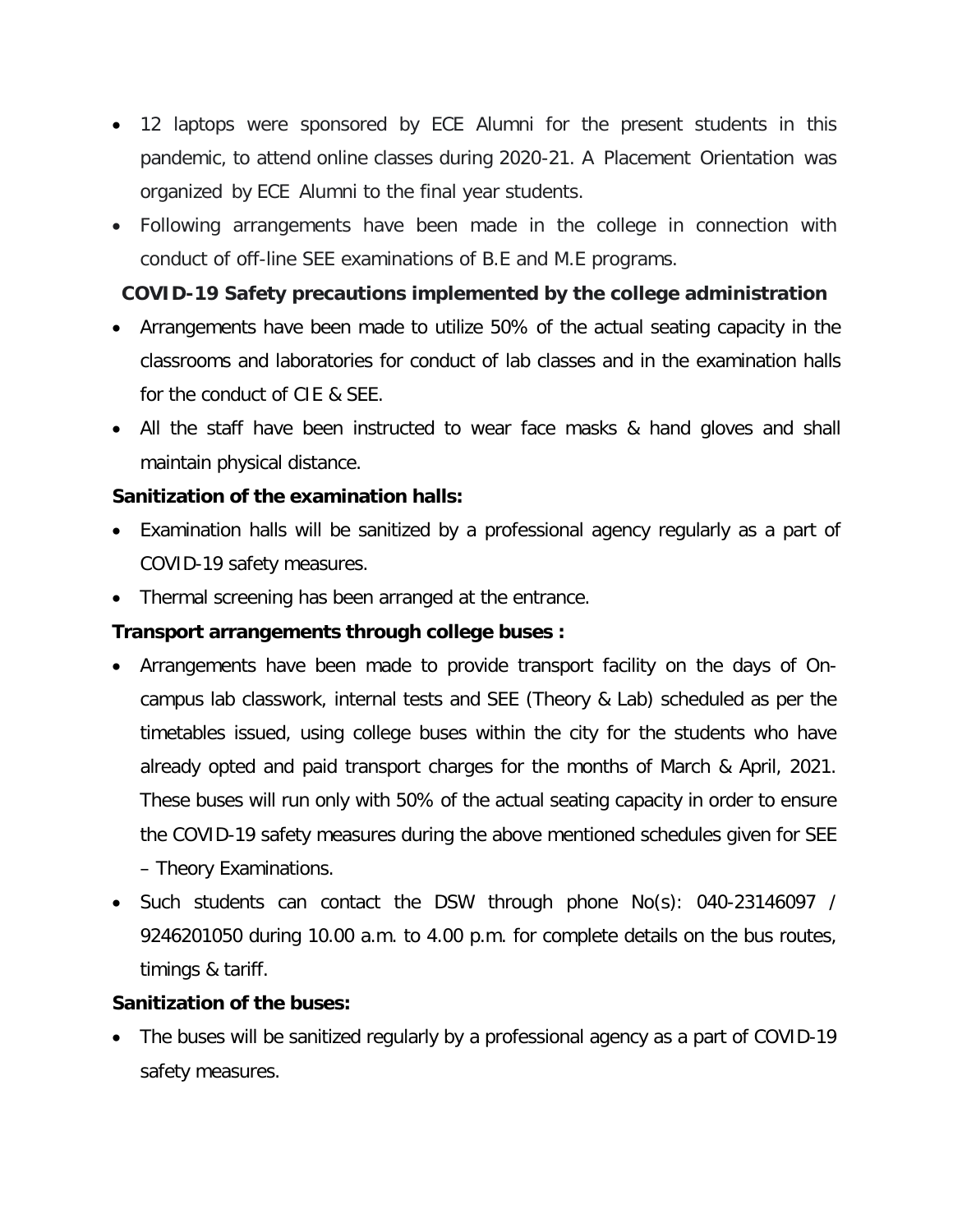**Annexure – I B.E & M.E Time Tables for conducting online classes (Even semesters) A.Y. 2019-20**

| II semester-Branch / Section: B.E ECE-D - ECE Department |                      |                          |                 |  |  |  |  |
|----------------------------------------------------------|----------------------|--------------------------|-----------------|--|--|--|--|
| Day / Date                                               | 9.40AM - 10.40 AM    | 11.00AM -12.00 noon      | 12.20PM-1.20 PM |  |  |  |  |
| Monday                                                   | <b>PPS</b>           | <b>QMMS</b>              | ELC-II          |  |  |  |  |
| Tuesdav                                                  | <b>QMMS</b>          | ED                       | EM-II           |  |  |  |  |
| Wednesday                                                | ED                   | <b>BEE</b>               |                 |  |  |  |  |
| Thursday                                                 | <b>BEE</b>           | ELC-II                   | EM-II           |  |  |  |  |
| Friday                                                   | <b>PPS</b>           | <b>QMMS</b>              | ED              |  |  |  |  |
| Saturday                                                 | <b>PPS</b>           | <b>BEE</b>               | EM-II           |  |  |  |  |
| <b>Theory Subjects</b>                                   | Name of the Faculty  | Mobile number of Faculty |                 |  |  |  |  |
| $ELC - II$                                               | K. Jhansi Rani       | 9866331812               |                 |  |  |  |  |
| EM-II                                                    | M. Venkateswar Rao   | 9959924151               |                 |  |  |  |  |
| <b>QMMS</b>                                              | Dr. G. Ramdevudu     | 9247802706               |                 |  |  |  |  |
| <b>BEE</b>                                               | G. Sandhya Rani      | 9494771587               |                 |  |  |  |  |
| <b>PPS</b>                                               | Mr. N. Abid Ali Khan | 8897727547               |                 |  |  |  |  |
| ED.                                                      | NN, SKK, RS          | 8977559305               |                 |  |  |  |  |

| II semester - Branch / Section: ECE-E - ECE Department |                      |                          |                 |  |  |  |  |
|--------------------------------------------------------|----------------------|--------------------------|-----------------|--|--|--|--|
| Day / Date                                             | 9.40AM - 10.40 AM    | 11.00AM -12.00 noon      | 12.20PM-1.20 PM |  |  |  |  |
| Monday                                                 | ELC-II               | EM-II                    | <b>QMMS</b>     |  |  |  |  |
| Tuesdav                                                | <b>BEE</b>           | <b>PPS</b>               | <b>QMMS</b>     |  |  |  |  |
| Wednesday                                              | ED                   | <b>PPS</b>               |                 |  |  |  |  |
| Thursday                                               | <b>BEE</b>           | ED.                      | <b>QMMS</b>     |  |  |  |  |
| Friday                                                 | <b>BEE</b>           | <b>PPS</b>               | EM-II           |  |  |  |  |
| Saturday                                               | EM-II                | ELC-II                   | ED              |  |  |  |  |
| Theory Subjects                                        | Name of the Faculty  | Mobile number of Faculty |                 |  |  |  |  |
| $ELC - II$                                             | S. Ruby Lois         | 9951719607               |                 |  |  |  |  |
| EM-II                                                  | Y. Bhanu Prakash     | 9885794981               |                 |  |  |  |  |
| <b>QMMS</b>                                            | Dr. A. S.Sai Prasad  | 9959418896               |                 |  |  |  |  |
| <b>BEE</b>                                             | M. Sreenivasulu      | 9908610440               |                 |  |  |  |  |
| <b>PPS</b>                                             | Mr. M. Ramanjaneyulu | 9985378253               |                 |  |  |  |  |
| ED                                                     | MVSS, JC, RS         | 9848129659               |                 |  |  |  |  |

| II semester - Branch / Section: ECE-F - ECE Department |                      |                          |                 |  |  |  |
|--------------------------------------------------------|----------------------|--------------------------|-----------------|--|--|--|
| Day / Date                                             | 9.40AM - 10.40 AM    | 11.00AM -12.00 noon      | 12.20PM-1.20 PM |  |  |  |
| Monday                                                 | ED                   | <b>QMMS</b>              | <b>BEE</b>      |  |  |  |
| Tuesday                                                | ED                   | <b>BEE</b>               |                 |  |  |  |
| Wednesday                                              | EM-II                | <b>QMMS</b>              | ED              |  |  |  |
| Thursday                                               | <b>BEE</b>           | ELC-II                   | <b>PPS</b>      |  |  |  |
| Friday                                                 | ELC-II               | EM-II                    | <b>PPS</b>      |  |  |  |
| Saturday                                               | <b>QMMS</b>          | <b>PPS</b>               | EM-II           |  |  |  |
| <b>Theory Subjects</b>                                 | Name of the Faculty  | Mobile number of Faculty |                 |  |  |  |
| $ELC - II$                                             | Arpitha              | 9030001850               |                 |  |  |  |
| EM-II                                                  | Y. Bhanu Prakash     | 9885794981               |                 |  |  |  |
| <b>QMMS</b>                                            | Mr. R. Nagaraju      | 9849452878               |                 |  |  |  |
| <b>BEE</b>                                             | P. Ravi              | 9989600881               |                 |  |  |  |
| <b>PPS</b>                                             | Mr. N. Abid Ali Khan | 8897727547               |                 |  |  |  |
| ED                                                     | SKK, TS, NB          | 9716136602               |                 |  |  |  |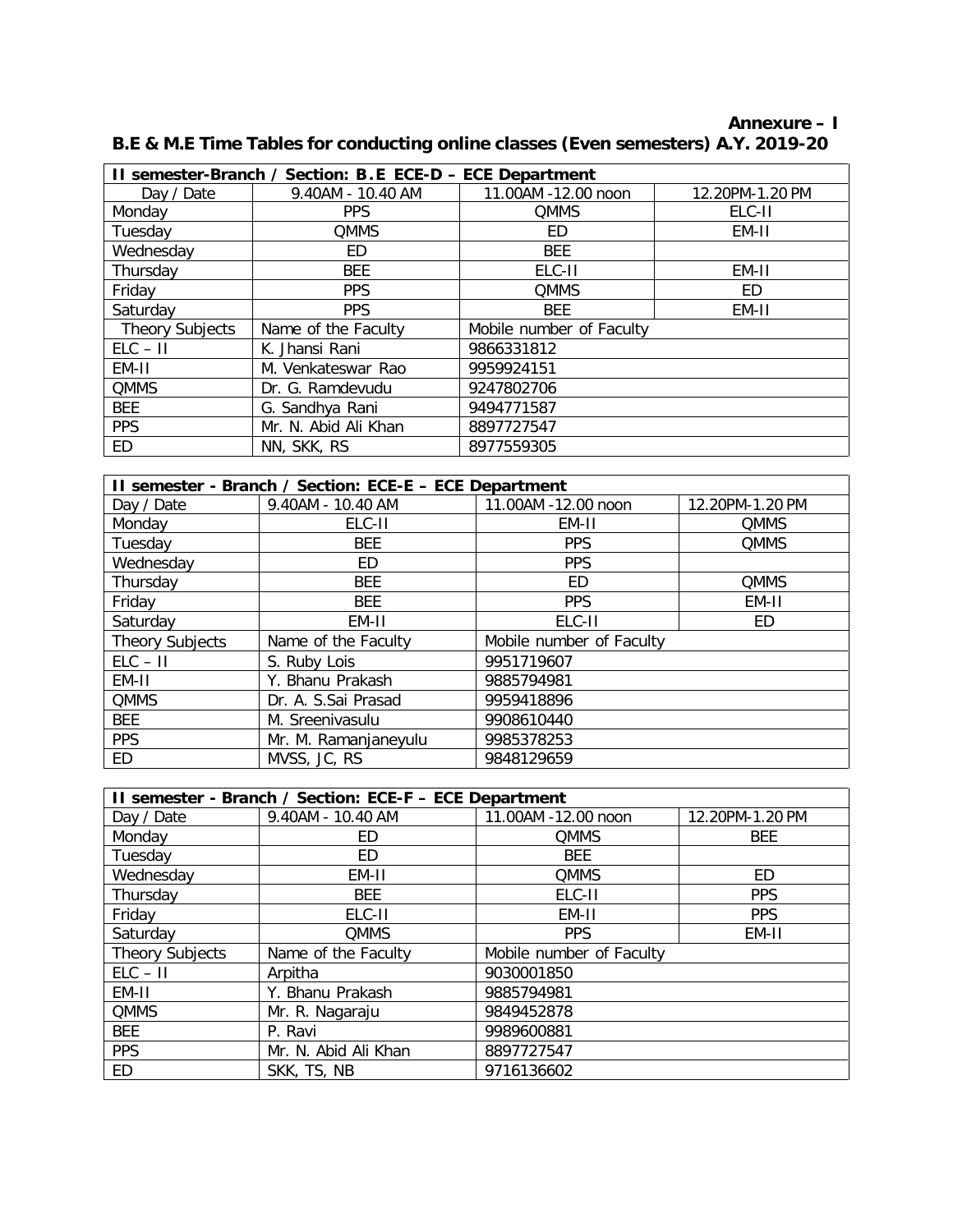| Semester: IV B.E. ECE / Section - A Dept : ECE |                                                               |                                           |                          |                           |                         |                          |
|------------------------------------------------|---------------------------------------------------------------|-------------------------------------------|--------------------------|---------------------------|-------------------------|--------------------------|
| <b>DAY</b>                                     |                                                               | 9.40 a.m. to 10.40 a.m.                   | 11.00 a.m. to 12.00 p.m. |                           | 12.20 p.m. to 1.20 p.m. | 2.00 p.m. to 3.00 p.m.   |
| Monday                                         |                                                               | SATT                                      | <b>DSD</b>               |                           | FS (Communication)      | <b>PTSP</b>              |
| Tuesday                                        |                                                               | <b>OE</b>                                 | EC                       |                           | <b>DSD</b>              | EC                       |
| Wednesday                                      |                                                               | <b>PTSP</b>                               | FS(Aptitude)             |                           | <b>OE</b>               | <b>SATT</b>              |
| Thursday                                       |                                                               | FS (Communication)                        | <b>PTSP</b>              |                           | <b>SATT</b>             | <b>OE</b>                |
| Friday                                         |                                                               | <b>PTSP</b>                               | <b>DSD</b>               |                           | EC                      |                          |
| Saturday                                       |                                                               | <b>DSD</b>                                | <b>SATT</b>              |                           | FS(Aptitude)            | EC                       |
| S.No.                                          | Course Name                                                   |                                           |                          | <b>Faculty Name</b>       |                         | Mobile Number of faculty |
| 1.                                             |                                                               | <b>Electronics Circuits</b>               |                          | Mr. K. Rama Krishna Reddy |                         | 88869 39560              |
| 2.                                             |                                                               | Digital System Design                     |                          | Mr. O. Rajesh             |                         | 63058 35012              |
| 3.                                             |                                                               | Signal Analysis & Transform Techniques    |                          | Mr. M. Ramanjaneyulu      |                         | 99853 78253              |
|                                                |                                                               | Probability Theory and Stochastic Process |                          | Mrs. K.R. Deepthi         |                         | 94935 50926              |
| 4.                                             |                                                               |                                           |                          |                           |                         |                          |
| 5.                                             | Open Elective - II: Mathematical Programming for<br>Engineers |                                           |                          |                           | Mrs. Ch. Neetu          | 81849 23187              |
| 6.                                             |                                                               | FS (Communication)                        |                          | Ms. Sangeeta              |                         | 7702485104               |
| 7.                                             |                                                               | FS (Aptitude)                             |                          | Mr. Suresh                |                         | 8686234586               |

| Semester: IV B.E. ECE / Section - B Dept : ECE |                                                 |                                           |                          |                |                         |                          |  |
|------------------------------------------------|-------------------------------------------------|-------------------------------------------|--------------------------|----------------|-------------------------|--------------------------|--|
| <b>DAY</b>                                     |                                                 | 9.40 a.m. to 10.40 a.m.                   | 11.00 a.m. to 12.00 p.m. |                | 12.20 p.m. to 1.20 p.m. | 2.00 p.m. to 3.00 p.m.   |  |
| Monday                                         |                                                 | <b>PTSP</b>                               | EC.                      |                | FS (Communication)      | <b>DSD</b>               |  |
| Tuesday                                        |                                                 | <b>OE</b>                                 | <b>DSD</b>               |                | <b>SATT</b>             | <b>PTSP</b>              |  |
| Wednesday                                      |                                                 | <b>SATT</b>                               | FS (Aptitude)            |                | <b>OE</b>               | EC                       |  |
| Thursday                                       |                                                 | FS (Communication)                        | EC                       |                | <b>DSD</b>              | <b>OE</b>                |  |
| Friday                                         |                                                 | EC                                        | <b>DSD</b>               |                | <b>PTSP</b>             | <b>SATT</b>              |  |
| Saturday                                       |                                                 | <b>SATT</b>                               | <b>PTSP</b>              |                | FS (Aptitude)           | $\overline{\phantom{a}}$ |  |
| S.No.                                          |                                                 | Course Name                               |                          |                | <b>Faculty Name</b>     | Mobile Number of faculty |  |
| 1 <sub>1</sub>                                 |                                                 | <b>Electronics Circuits</b>               |                          |                | Mrs. Sk. Afroz Begum    | 96184 06649              |  |
| 2.                                             |                                                 | Digital System Design                     |                          |                | Ms. G.R. Padmini        | 94405 21840              |  |
| 3.                                             |                                                 | Signal Analysis & Transform Techniques    |                          |                | Ms. R. Leelavathi       | 81436 72172              |  |
| 4.                                             |                                                 | Probability Theory and Stochastic Process |                          |                | Mrs. K.R. Deepthi       | 94935 50926              |  |
| 5.                                             | Open Elective- II: Mathematical Programming for |                                           |                          | Mrs. Ch. Neetu | 81849 23187             |                          |  |
|                                                | Engineers                                       |                                           |                          |                |                         |                          |  |
| 6.                                             |                                                 | FS (Communication)                        |                          |                | Mr. Basheer             | 9966112343               |  |
| 7.                                             |                                                 | FS (Aptitude)                             |                          |                | Mr. Suresh              | 8686234586               |  |

| Semester: VI B.E. ECE / Section - A Dept : ECE |                         |                          |                         |                        |  |  |
|------------------------------------------------|-------------------------|--------------------------|-------------------------|------------------------|--|--|
| <b>DAY</b>                                     | 9.40 a.m. to 10.40 a.m. | 11.00 a.m. to 12.00 p.m. | 12.20 p.m. to 1.20 p.m. | 2.00 p.m. to 3.00 p.m. |  |  |
| Monday                                         | TLA                     | CΝ                       | <b>DSP</b>              | <b>MPMC</b>            |  |  |
| Tuesday                                        |                         | CΝ                       | FS (soft skills)        | TLA                    |  |  |
| Wednesday                                      | <b>EFE</b>              | <b>MPMC</b>              | CΝ                      | <b>DSP</b>             |  |  |
| Thursday                                       | OE                      | <b>MPMC</b>              | FS(Soft skills)         | <b>DSP</b>             |  |  |
| Friday                                         |                         | CΝ                       | tla                     | EFE                    |  |  |
| Saturday                                       | TLA                     |                          | <b>DSP</b>              | <b>MPMC</b>            |  |  |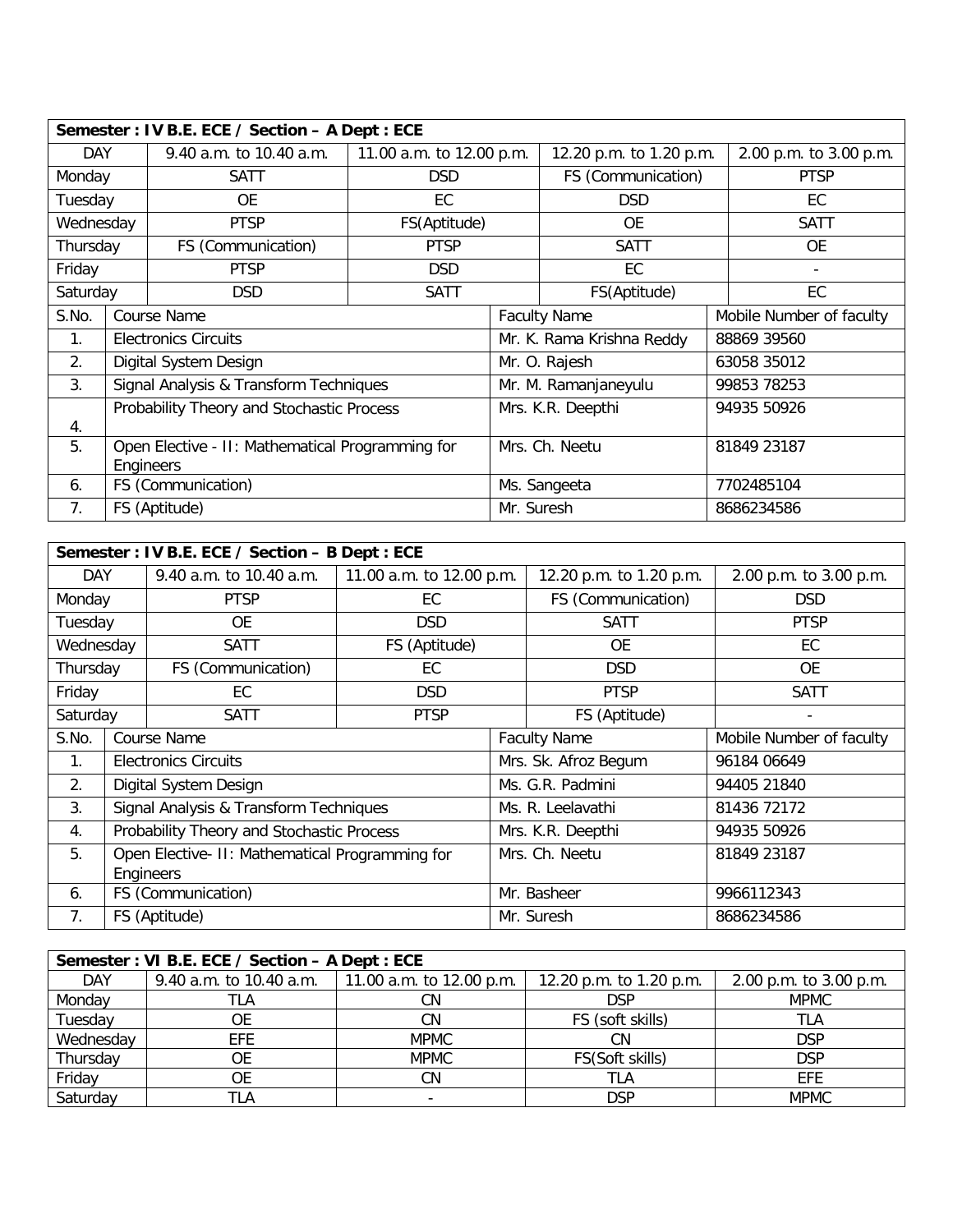| S.No. | Course Name                                             | <b>Faculty Name</b>  | Mobile Number of faculty |
|-------|---------------------------------------------------------|----------------------|--------------------------|
| 1.    | Microprocessors and Microcontrollers                    | Mr. O. Rajesh        | 63058 35012              |
| 2.    | <b>Digital Signal Processing</b>                        | Ms. R. Leelavathi    | 81436 72172              |
| 3.    | <b>Computer Networks</b>                                | Prof. K. Veera Swamy | 94419 16190              |
| 4.    | <b>Transmission Lines and Antennas</b>                  | Mr. R. Goutham       | 99084 33101              |
| 5.    | Economics & Finance for Engineers                       | Ms. M. Jyothi        | 92477 80569              |
| 6.    | Open Elective - V: Introduction to Mobile Communication | Mr. M. Ramanjaneyulu | 99853 78253              |
|       | FS (Soft Skills)                                        | Ms. Priyanka         | 9030867641               |

|            | Semester: VI B.E. ECE / Section - B Dept: ECE |                                                         |                          |                         |                          |  |  |
|------------|-----------------------------------------------|---------------------------------------------------------|--------------------------|-------------------------|--------------------------|--|--|
| <b>DAY</b> |                                               | 9.40 a.m. to 10.40 a.m.                                 | 11.00 a.m. to 12.00 p.m. | 12.20 p.m. to 1.20 p.m. | 2.00 p.m. to 3.00 p.m.   |  |  |
| Monday     |                                               | <b>MPMC</b>                                             | <b>TLA</b>               | <b>DSP</b>              | EFE                      |  |  |
| Tuesday    |                                               | 0E                                                      | FS (soft skills)         | CN.                     | <b>MPMC</b>              |  |  |
| Wednesday  |                                               | <b>TLA</b>                                              | <b>MPMC</b>              | <b>DSP</b>              | CN.                      |  |  |
| Thursday   |                                               | <b>OE</b>                                               | <b>TLA</b>               | <b>EFE</b>              | FS (soft skills)         |  |  |
| Friday     |                                               | 0E                                                      | <b>DSP</b>               | <b>MPMC</b>             | TLA                      |  |  |
| Saturday   |                                               | CN.                                                     | <b>DSP</b>               | CN.                     |                          |  |  |
| S.No.      |                                               | Course Name                                             |                          | <b>Faculty Name</b>     | Mobile Number of faculty |  |  |
| 1.         |                                               | Microprocessors and Microcontrollers                    |                          | Mrs. K. Deepti          | 63015 97506              |  |  |
| 2.         |                                               | Digital Signal Processing                               |                          | Mr. B. Uma Mahesh Babu  | 99126 16809              |  |  |
| 3.         |                                               | <b>Computer Networks</b>                                |                          | Mrs. V. Aruna           | 97017 97479              |  |  |
| 4.         |                                               | <b>Transmission Lines and Antennas</b>                  |                          | Mrs. A. Srilakshmi      | 92908 78533              |  |  |
| 5.         |                                               | Economics & Finance for Engineers                       |                          | Ms. M. Jyothi           | 92477 80569              |  |  |
| 6.         |                                               | Open Elective - V: Introduction to Mobile Communication |                          | Mr. M. Ramanjaneyulu    | 99853 78253              |  |  |
| 7.         |                                               | FS (Soft Skills)                                        |                          | Ms. Priyanka            | 9030867641               |  |  |

| Semester: VIII B.E. ECE / Section - A Dept : ECE |                                                 |                         |                         |                          |  |  |  |
|--------------------------------------------------|-------------------------------------------------|-------------------------|-------------------------|--------------------------|--|--|--|
| <b>DAY</b>                                       | 9.40 a.m. to 10.40 a.m.                         | 11.00 a.m. to12.00 p.m. | 12.20 p.m. to 1.20 p.m. | 2.00 p.m. to 3.00 p.m.   |  |  |  |
| Saturday                                         | PE-V (LPVLSID/I&VPML)                           | PE-VI (RTS/RNS)         | PE-V (LPVLSID/I&VPML)   | PE-VI (RTS/RNS)          |  |  |  |
| S.No.                                            | Course Name                                     |                         | <b>Faculty Name</b>     | Mobile Number of faculty |  |  |  |
|                                                  | PE- V: Low Power VLSI Design                    |                         | Ms. G.R. Padmini        | 94405 21840              |  |  |  |
| 2.                                               | PE- V: Image and Video Processing Using Machine |                         | Prof. K. Veera Swamy    | 94419 16190              |  |  |  |
|                                                  | Learning                                        |                         |                         |                          |  |  |  |
| 3.                                               | PE - VI : Real Time Systems                     |                         | Mrs. K. Deepthi         | 63015 97506              |  |  |  |
| 4.                                               | PE-VI: Radar and Navigation Systems             |                         | Mrs. A. Srilakshmi      | 92908 78533              |  |  |  |

| Semester: VIII B.E. ECE / Section - B Dept : ECE |                                                |                          |                         |                          |  |  |
|--------------------------------------------------|------------------------------------------------|--------------------------|-------------------------|--------------------------|--|--|
| <b>DAY</b>                                       | 9.40 a.m. to 10.40 a.m.                        | 11.00 a.m. to 12.00 p.m. | 12.20 p.m. to 1.20 p.m. | 2.00 p.m. to 3.00 p.m.   |  |  |
| Saturday                                         | PE-V (LPVLSID /I&VPML)                         | PE-VI (RTS/RNS)          | PE-V (LPVLSID /I&VPML)  | PE-VI (RTS/RNS)          |  |  |
| S.No.                                            | Course Name                                    |                          | <b>Faculty Name</b>     | Mobile Number of faculty |  |  |
| $1_{\cdot}$                                      | PE- V: Low Power VLSI Design                   |                          | Ms. G.R. Padmini        | 94405 21840              |  |  |
| 2.                                               | PE-V: Image and Video Processing Using Machine |                          | Prof. K. Veera Swamy    | 94419 16190              |  |  |
|                                                  | Learning                                       |                          |                         |                          |  |  |
| 3.                                               | PE - VI : Real Time Systems                    |                          | Mrs. K. Deepthi         | 63015 97506              |  |  |
| 4.                                               | PE-VI: Radar and Navigation Systems            |                          | Mrs. A. Srilakshmi      | 92908 78533              |  |  |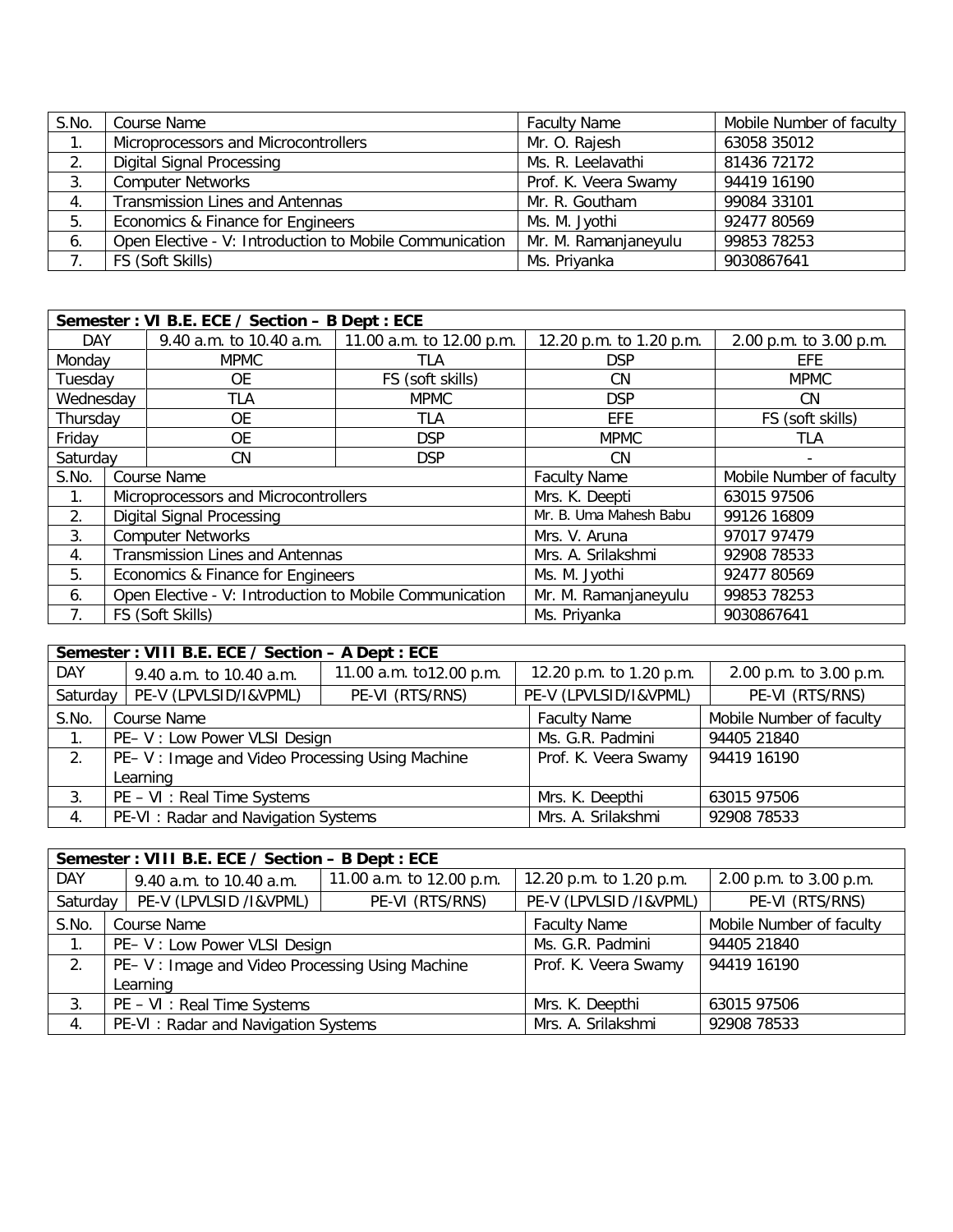|            | Semester: II M.E. ECE / ES&VLSID Dept : ECE |                                             |                          |                      |                          |                          |  |
|------------|---------------------------------------------|---------------------------------------------|--------------------------|----------------------|--------------------------|--------------------------|--|
| <b>DAY</b> |                                             | 9.40 a.m. to 10.40 a.m.                     | 11.00 a.m. to 12.00 p.m. |                      | 12.20 p.m. to 1.20 p.m.  | 2.00 p.m. to 3.00 p.m.   |  |
| Monday     |                                             | <b>ERTOS</b>                                | <b>MSICD</b>             |                      | <b>VLSIPD</b>            | SL                       |  |
| Tuesday    |                                             | <b>VLSIPD</b>                               | RM&IPR                   |                      | SL                       | <b>ERTOS</b>             |  |
| Wednesday  |                                             | SL                                          | <b>VLSIPD</b>            |                      | <b>MSICD</b>             | LPVLSID                  |  |
| Thursdav   |                                             | LPVLSI                                      | <b>MSICD</b>             |                      | <b>ERTOS</b>             | RM&IPR                   |  |
| Friday     |                                             | LPVLSI                                      | <b>VLSIPD</b>            |                      | <b>ERTOS</b>             | <b>MSICD</b>             |  |
| Saturday   |                                             | FS(SS)                                      | FS(SS)                   |                      | AC-II (Pedagogy Studies) | AC-II (Pedagogy Studies) |  |
| S.No.      |                                             | Course Name                                 |                          | <b>Faculty Name</b>  |                          | Mobile Number of faculty |  |
| 1.         |                                             | Research Methodology and IPR                |                          | Dr. N.S.S. Reddy     |                          | 94407 41623              |  |
| 2.         |                                             | <b>Embedded Real Time Operating Systems</b> |                          |                      | Mr. V. Krishna Mohan     | 94944 12612              |  |
| 3.         |                                             | Mixed Signal IC Design                      |                          | Prof. N.S. Murthy    |                          | 94410 29775              |  |
| 4.         |                                             | <b>VLSI Physical Design</b>                 |                          | Mr. R. Goutham       |                          | 99084 33101              |  |
| 5.         |                                             | Low Power VLSID                             |                          | Dr. N.S.S. Reddy     |                          | 94407 41623              |  |
| 6.         |                                             | <b>Scripting Languages</b>                  |                          | Mr. M. Praveen Kumar |                          | 63025 90925              |  |
| 7.         |                                             | AC-II (Pedagogy Studies)                    |                          | Mr.N.Stephen         |                          |                          |  |
| 8.         |                                             | FS(Soft Skills)                             |                          | Mr. Ashok            |                          |                          |  |

| <b>DAY</b> |                                   | 9.40 a.m. to 10.40 a.m.                          | 11.00 a.m. to 12.00 p.m. |                     | 12.20 p.m. to 1.20 p.m.  | 2.00 p.m. to 3.00 p.m.   |
|------------|-----------------------------------|--------------------------------------------------|--------------------------|---------------------|--------------------------|--------------------------|
| Monday     |                                   | <b>MDSPA</b>                                     | <b>DET</b>               |                     | CTT                      | <b>WCN</b>               |
| Tuesday    |                                   | <b>NSC</b>                                       | RM&IPR                   |                     | <b>CTT</b>               | <b>MDSPA</b>             |
| Wednesday  |                                   | <b>DET</b>                                       | <b>MDSPA</b>             |                     | <b>CTT</b>               | <b>WCN</b>               |
| Thursday   |                                   | <b>WCN</b>                                       | <b>MDSPA</b>             |                     | <b>NSC</b>               | RM&IPR                   |
| Friday     |                                   | <b>CTT</b>                                       | <b>NSC</b>               |                     | <b>DET</b>               | <b>WCN</b>               |
| Saturday   |                                   | FS(SS)                                           | FS(SS)                   |                     | AC-II (Pedagogy Studies) | AC-II (Pedagogy Studies) |
| S.No.      | Course Name                       |                                                  |                          | <b>Faculty Name</b> |                          | Mobile Number of faculty |
| 1.         |                                   | Research Methodology and IPR                     |                          | Dr. N.S.S. Reddy    |                          | 94407 41623              |
| 2.         | Coding Theory and Techniques      |                                                  |                          |                     | Prof. K. Deergha Rao     | 97053 84743              |
| 3.         |                                   | Wireless Communications and Networking           |                          |                     | Prof. E. Sreenivasa Rao  | 94902 17960              |
| 4.         |                                   | Microcontrollers and DSP Processors architecture |                          |                     | Mr. B. Uma Mahesh Babu   | 99126 16809              |
| 5.         | Detection & Estimation Theory     |                                                  |                          |                     | Prof. K. Deergha Rao     | 97053 84743              |
| 6.         | Network Security and Cryptography |                                                  |                          | Mrs. V. Aruna       | 97017 97479              |                          |
| 7.         | AC-II(Pedagogy Studies)           |                                                  |                          | Mr.N.Steefen        |                          |                          |
| 8.         |                                   | FS(Soft Skills)                                  |                          |                     | Mr. Ashok                |                          |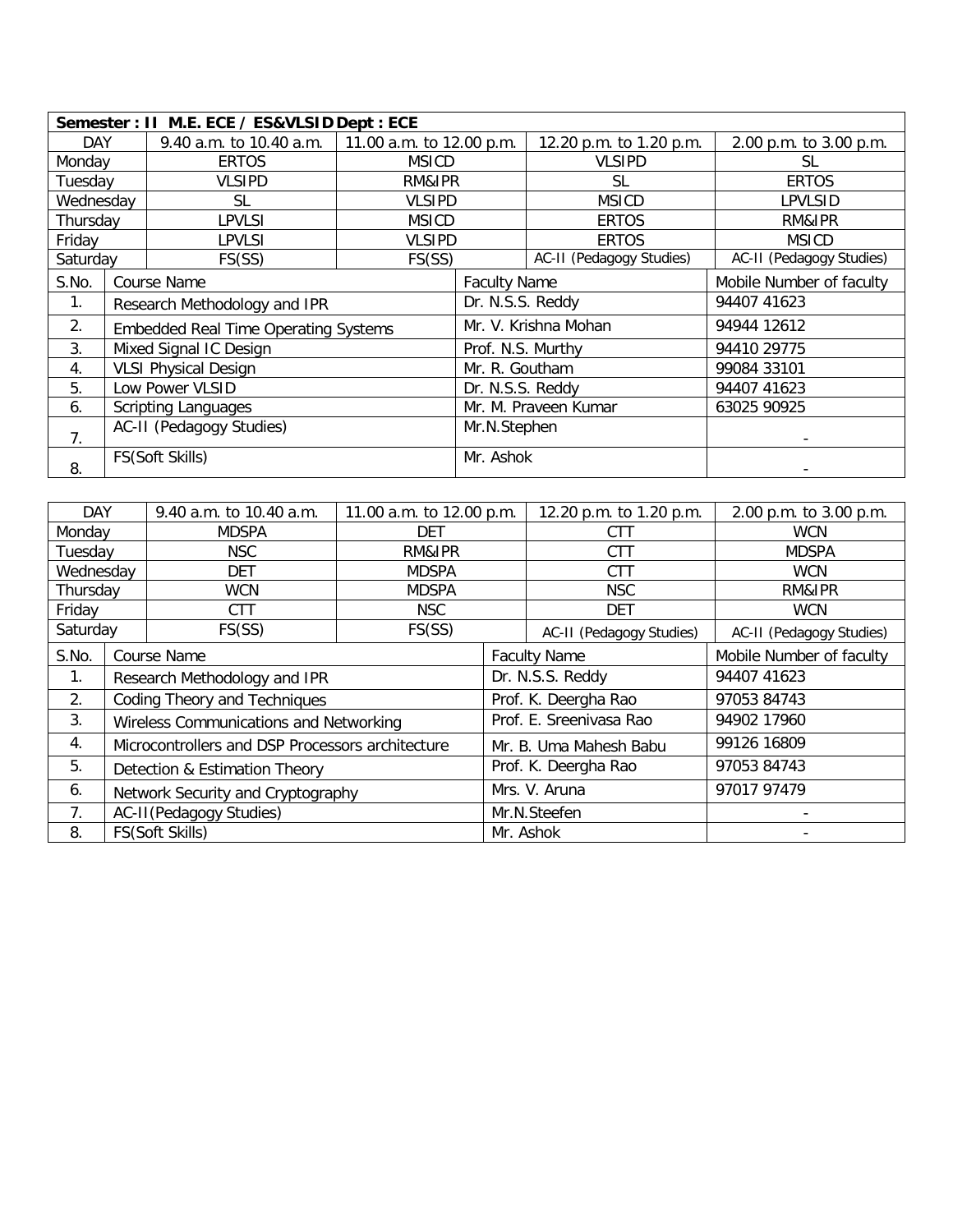#### **Annexure – II**

# **B.E & M.E Time Tables for conducting online classes (Odd semesters) A.Y. 2020-21**

| Semester: III | B.E. ECE / Section - A  | Dept : ECE               | W.e.f.: 31.08.2020      |                        |
|---------------|-------------------------|--------------------------|-------------------------|------------------------|
| <b>DAY</b>    | 9.40 a.m. to 10.40 a.m. | 11.00 a.m. to 12.00 p.m. | 12.20 p.m. to 1.20 p.m. | 2.00 p.m. to 3.00 p.m. |
| Monday        | EMT                     |                          | SD-I: CSE               | SD-I: CSE              |
| Tuesday       | OE-I                    | <b>NATL</b>              | ES.                     | ED Lab (Virtual Lab)   |
| Wednesday     | ΙE                      | ES                       | EW Lab (Virtual Lab)    | ED                     |
| Thursday      | <b>PDENM</b>            | <b>NATL</b>              | OE-I                    | EMT                    |
| Friday        | <b>EMT</b>              | <b>NATL</b>              | <b>PDENM</b>            | ED                     |
| Saturday      | SD-I: CSE               | SD-I: CSE                | <b>PDENM</b>            | CCA (BCNW Virtual Lab) |

| S.No.          | <b>Course Name</b>                             |                                                      | <b>Faculty Name</b>    | Mobile Number of faculty |
|----------------|------------------------------------------------|------------------------------------------------------|------------------------|--------------------------|
|                | <b>Electronic Devices</b>                      |                                                      | Mrs. Sk. Afroz Begum   | 9618406649               |
| 2.             |                                                | Networks Analysis and Transmission Lines             | Ms. R. Leelavathi      | 81436 72172              |
| 3.             |                                                | Electromagnetic Theory                               | Prof. K. Veera Swamy   | 94419 16190              |
| 4.             |                                                | Partial Differential Equations and Numerical Methods | Dr. N. Vasudha         | 9441779840               |
| 5.             |                                                | Introduction to Entrepreneurship                     | Mr. B. Uma Mahesh Babu | 99126 16809              |
| 6.             |                                                | <b>Environmental Science</b>                         | Mrs. V. Angilina       | 8977178719               |
|                | Open                                           | Introduction to Signals & Systems                    | Mr. M. Ramanjaneyulu   | 99853 78253              |
| 7 <sub>1</sub> | Ele-I                                          | <b>Basics of Electronic Communication</b>            | Mrs. K.R. Deepthi      | 94935 50926              |
| 8.             | Skill Development - I: Communication Skills in |                                                      | Mr.Deepak &            | 9040544840,              |
|                | English                                        |                                                      | Ms.Ruhisood            | 7032714431               |
| 9.             |                                                |                                                      | Mrs. Sk. Afroz Begum & | 9618406649               |
|                | ED Lab: Virtual Lab                            |                                                      | Mr. V. Krishna Mohan   | 94944 12612              |
| 10.            | <b>BC&amp;NW Lab: Virtual Lab</b>              |                                                      | Ms. R. Leelavathi &    | 81436 72172              |
|                |                                                |                                                      | Mr. M. Prashanth       | 9948362013               |
| 11.            | Electronic Workshop Lab: Virtual Lab           |                                                      | Dr. N. S.S. Reddy &    | 8247577759               |
|                |                                                |                                                      | Mr. M. Prashanth       | 9948362013               |
| 12.            |                                                | <b>CCA: Co-Curricular Activities</b>                 | Mrs. Vibha D.K         | 9966208656               |

#### **Semester : III B.E. ECE / Section – B Dept : ECE W.e.f.: 31.08.2020**

| <b>DAY</b> | 9.40 a.m. to 10.40 a.m. | 11.00 a.m. to 12.00 p.m. | 12.20 p.m. to 1.20 p.m. | 2.00 p.m. to 3.00 p.m. |
|------------|-------------------------|--------------------------|-------------------------|------------------------|
| Monday     | EMT                     | ED                       | <b>PDENM</b>            | EW Lab (Virtual Lab)   |
| Tuesday    | OE-I                    | <b>NATL</b>              |                         | ED Lab (Virtual Lab)   |
| Wednesday  |                         |                          | ED                      | <b>PDFNM</b>           |
| Thursday   | SD-I: CSE               | SD-I: CSE                | OE-I                    | CCA (BCNW Virtual Lab) |
| Friday     | <b>PDENM</b>            | <b>NATL</b>              | <b>EMT</b>              | ED                     |
| Saturday   | <b>EMT</b>              | NATL                     | SD-I: CSE               | SD-I: CSE              |

| .S.NO.        | <b>Course Name</b>        |                                                      | <b>Faculty Name</b>      | Mobile Number of faculty |
|---------------|---------------------------|------------------------------------------------------|--------------------------|--------------------------|
|               | <b>Electronic Devices</b> |                                                      | Mr. B. Uma Mahesh Babu   | 99126 16809              |
| 2.            |                           | Networks Analysis and Transmission Lines             | Mrs. Sk. Afroz Begum     | 9618406649               |
| $\mathcal{R}$ |                           | Electromagnetic Theory                               | Dr. DMK.Chaithanya       | 9866823542               |
| 4.            |                           | Partial Differential Equations and Numerical Methods | Dr. N. Vasudha           | 9441779840               |
| 5.            |                           | Introduction to Entrepreneurship                     | Mrs. Vibha D.K           | 9966208656               |
| 6.            |                           | <b>Environmental Science</b>                         | Mrs. V. Angilina         | 8977178719               |
|               | Open                      | Introduction to Signals & Systems                    | Mr. M. Ramanjaneyulu     | 99853 78253              |
|               | Ele-I                     | <b>Basics of Electronic Communication</b>            | Mrs. K.R. Deepthi        | 94935 50926              |
| 8.            |                           | Skill Development - I: Communication Skills in       | Mr.Deepak &              | 9040544840,              |
|               | Enalish                   |                                                      | Ms.Ruhisood              | 7032714431               |
|               |                           |                                                      | Mrs. Sk. Afroz Begum &   | 9618406649               |
| 9.            | ED Lab: Virtual Lab       |                                                      | Mr. B. Uma Mahesh Babu & | 99126 16809              |
|               |                           |                                                      | Mr. V. Krishna Mohan     | 94944 12612              |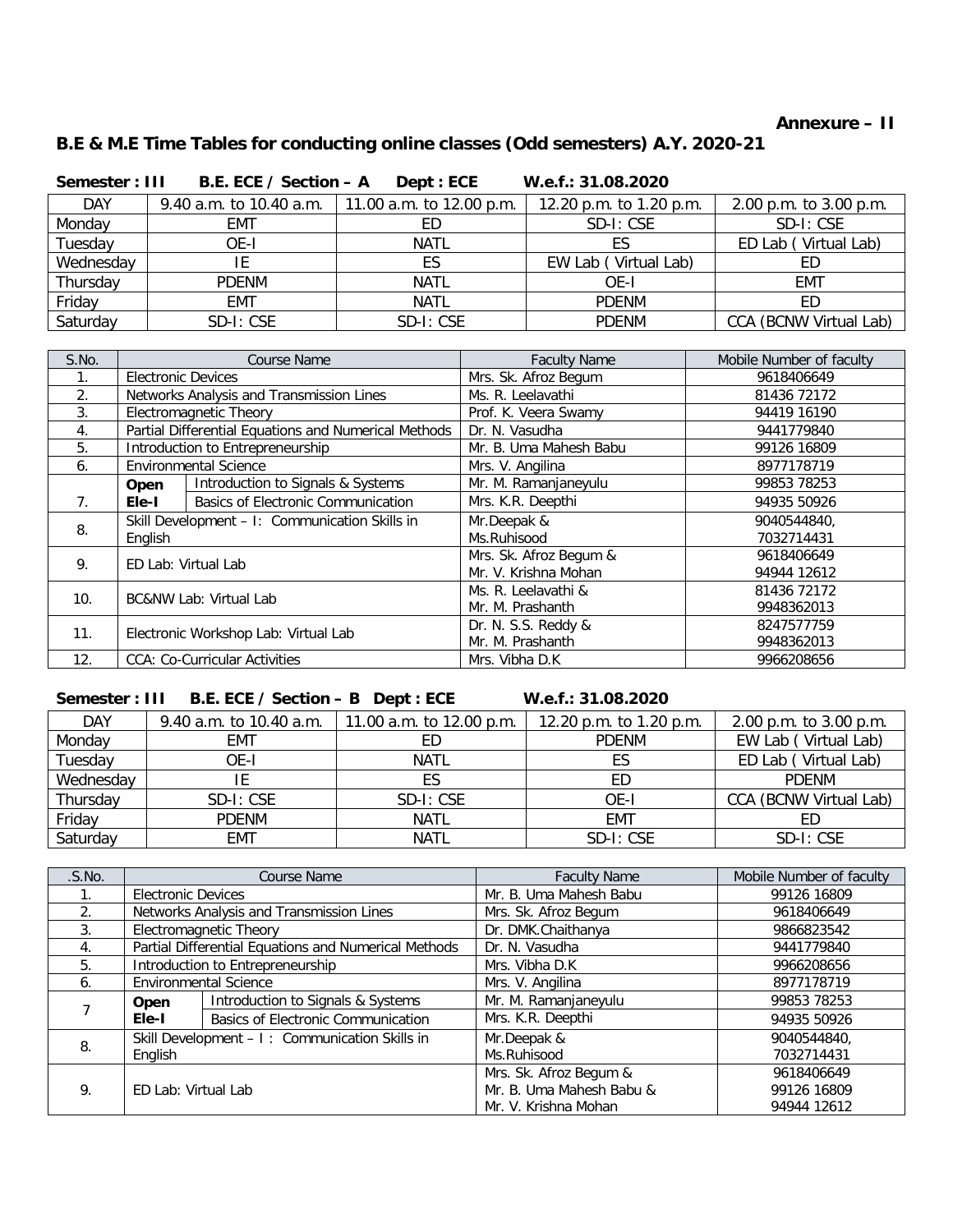|     |                                      | Ms. R. Leelavathi &    | 81436 72172 |
|-----|--------------------------------------|------------------------|-------------|
| 10. | <b>BC&amp;NW Lab: Virtual Lab</b>    | Mrs. Sk. Afroz Begum & | 9618406649  |
|     |                                      | Mr. M. Prashanth       | 9948362013  |
| 11. | Electronic Workshop Lab: Virtual Lab | Mr. M. Prashanth &     | 9948362013  |
|     |                                      | Dr. N. S.S. Reddy      | 8247577759  |
| 12. | <b>CCA: Co-Curricular Activities</b> | Mrs. Vibha D.K         | 9966208656  |

**Semester : III B.E. ECE / Section – C** Dept : ECE W.e.f.: 31.08.2020

| <b>DAY</b> | 9.40 a.m. to 10.40 a.m. | 11.00 a.m. to 12.00 p.m. | 12.20 p.m. to $1.20$ p.m. | 2.00 p.m. to 3.00 p.m. |
|------------|-------------------------|--------------------------|---------------------------|------------------------|
| Monday     | <b>PDFNM</b>            | EMT                      | <b>NATL</b>               |                        |
| Tuesday    | OE-I                    | <b>PDENM</b>             | ES                        | ED Lab (Virtual Lab)   |
| Wednesday  |                         |                          | SD-I: CSE                 | SD-I: CSE              |
| Thursday   | EMT                     | <b>PDENM</b>             | OE-I                      | ED                     |
| Friday     | SD-I: CSE               | SD-I: CSE                | <b>NATL</b>               | EW Lab (Virtual Lab)   |
| Saturday   | <b>NATL</b>             |                          | <b>EMT</b>                | CCA (BCNW Virtual Lab) |

| .S.NO. | <b>Course Name</b>                   |                                                      | <b>Faculty Name</b>             | Mobile Number of faculty |
|--------|--------------------------------------|------------------------------------------------------|---------------------------------|--------------------------|
|        | <b>Electronic Devices</b>            |                                                      | Mr. V. Krishna Mohan            | 94944 12612              |
| 2.     |                                      | Networks Analysis and Transmission Lines             | Mr. K. Rama Krishna Reddy       | 88869 39560              |
| 3.     | Electromagnetic Theory               |                                                      | Mrs. A. Srilakshmi              | 92908 78533              |
| 4.     |                                      | Partial Differential Equations and Numerical Methods | Dr. N. Vasudha                  | 9441779840               |
| 5.     | Introduction to Entrepreneurship     |                                                      | Mr. K. Rama Krishna Reddy       | 88869 39560              |
| 6.     | <b>Environmental Science</b>         |                                                      | Mrs. V. Angilina                | 8977178719               |
|        | <b>Open Ele-I</b><br>7.              | Introduction to Signals &<br>Systems                 | Mr. M. Ramanjaneyulu            | 99853 78253              |
|        |                                      | <b>Basics of Electronic</b><br>Communication         | Mrs. K.R. Deepthi               | 94935 50926              |
| 8.     | Skill Development - I:               |                                                      | Mr.Deepak &                     | 9040544840,              |
|        | Communication Skills in English      |                                                      | Ms.Ruhisood                     | 7032714431               |
| 9.     | ED Lab: Virtual Lab                  |                                                      | Mr. V. Krishna Mohan &          | 94944 12612              |
|        |                                      |                                                      | Mrs. Sk. Afroz Begum            | 9618406649               |
| 10.    | <b>BC&amp;NW Lab: Virtual Lab</b>    |                                                      | Mr. K. Rama Krishna Reddy & Mr. | 88869 39560              |
|        |                                      |                                                      | R. Goutham                      | 9908433101               |
| 11.    | Electronic Workshop Lab: Virtual Lab |                                                      | Dr. N. S.S. Reddy &             | 8247577759               |
|        |                                      |                                                      | Mr. M. Prashanth                | 9948362013               |
| 12.    | <b>CCA: Co-Curricular Activities</b> |                                                      | Mrs. Vibha D.K                  | 9966208656               |

**Semester : V B.E. ECE / Section – A Dept : ECE W.e.f.: 31.08.2020**

| <b>DAY</b> | 9.40 a.m. to 10.40 a.m. | 11.00 a.m. to 12.00 p.m. | 12.20 p.m. to 1.20 p.m. | 2.00 p.m. to 3.00 p.m. |
|------------|-------------------------|--------------------------|-------------------------|------------------------|
| Monday     | OE-III                  | COA                      | CSE                     | <b>ADC</b>             |
| Tuesday    | <b>CSE</b>              | ICA                      | ICA                     | COA                    |
| Wednesday  | ICA                     | <b>ADC</b>               | OE-III                  | SS Lab (Virtual Lab)   |
| Thursday   | COA                     | <b>ADC</b>               | <b>CSE</b>              | TS (ADC/ICA)           |
| Friday     | OE-III                  |                          | FS                      | ADC Lab (Virtual Lab)  |
|            | <b>CSE</b>              |                          | ICA Lab (Virtual Lab)   | CCA (Paper             |
| Saturday   |                         | COA                      |                         | Presentations)         |

| S.No. | Course Name                          | <b>Faculty Name</b> | Mobile Number of<br>faculty |
|-------|--------------------------------------|---------------------|-----------------------------|
|       | <b>Control Systems Engineering</b>   | Ms. R. Leelavathi   | 81436 72172                 |
|       | Integrated Circuits and Applications | Mrs. V. Aruna       | 97017 97479                 |
| -3.   | Analog and Digital Communication     | Mrs. K.R. Deepthi   | 94935 50926                 |

.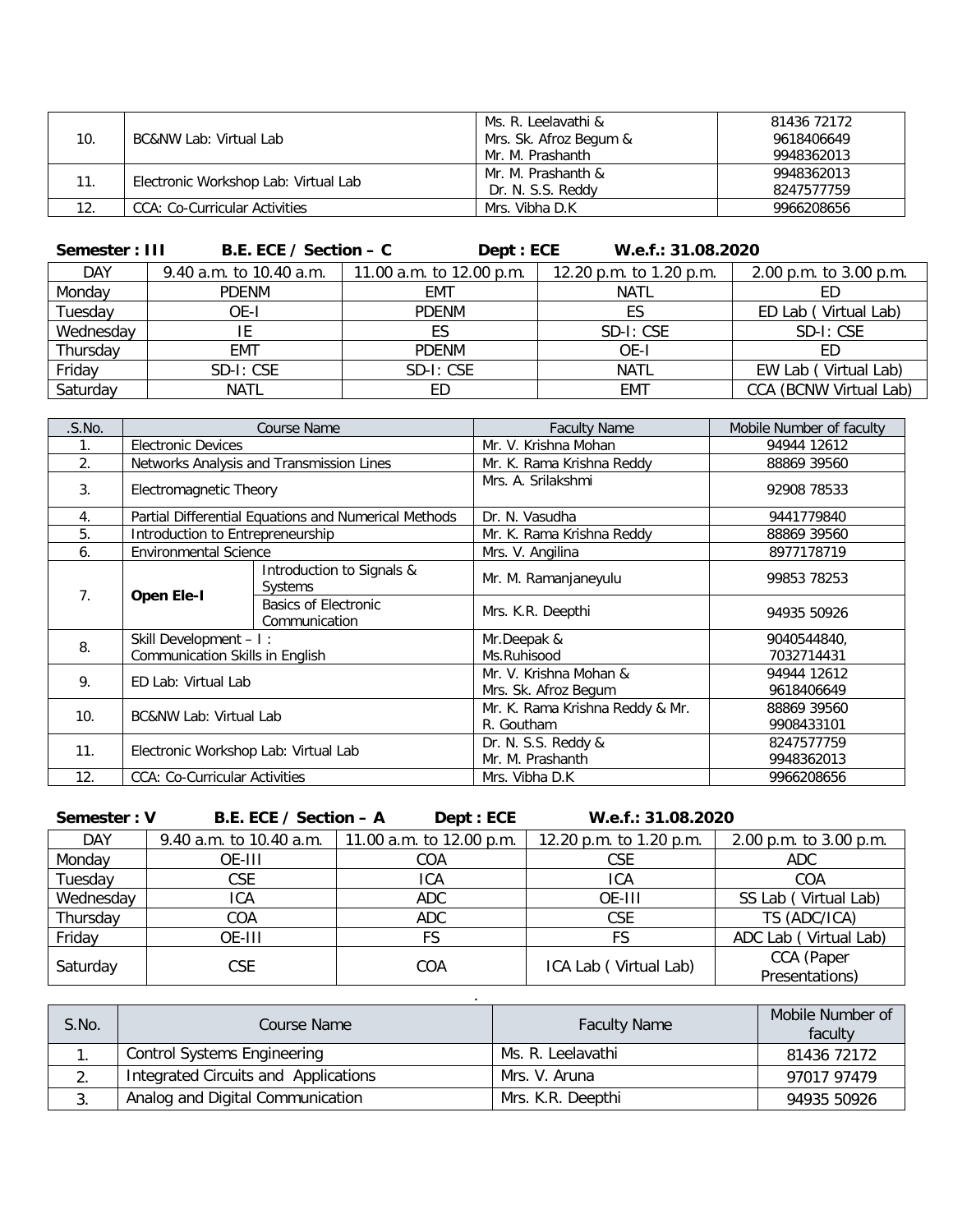| 4.                              | <b>Computer Organization and Architecture</b> |                                                   | Mr. O. Rajesh             | 63058 35012 |
|---------------------------------|-----------------------------------------------|---------------------------------------------------|---------------------------|-------------|
| 5.                              | Open Ele-III                                  | Sensors for Engineering<br>Applications           | Mrs. Ch. Neetu            |             |
| 6.                              | FS (Soft Skills)                              |                                                   | Ms.Priyanka               | 9030867641  |
|                                 |                                               |                                                   | Mr. R. Goutham &          | 99084 33101 |
| $7_{\scriptscriptstyle{\circ}}$ | SS Lab: Virtual Lab                           |                                                   | Mrs. Vibha D.K &          | 9966208656  |
|                                 |                                               |                                                   | Dr. N. S.S. Reddy         | 94407 41623 |
| 8.                              | ADC Lab: Virtual Lab                          |                                                   | Mrs. K.R. Deepthi &       | 94935 50926 |
|                                 |                                               |                                                   | Mrs. S. Aruna Deepthi     | 9676772232  |
| 9.                              | ICA Lab: Virtual Lab                          |                                                   | Mrs. V. Aruna &           | 97017 97479 |
|                                 |                                               |                                                   | Mr. K. Rama Krishna Reddy | 88869 39560 |
| 10 <sub>1</sub>                 |                                               | CCA (Co-Curricular Activity): Paper Presentations | Dr. DMK.Chaithanya &      | 63015 97506 |
|                                 |                                               |                                                   | Dr. K. Deepthi            |             |
| 11.                             |                                               |                                                   | Mrs. K.R. Deepthi &       | 94935 50926 |
|                                 | <b>TS: Technical Skills</b>                   |                                                   | Mrs. V. Aruna             | 97017 97479 |

| Semester: V | B.E. ECE / Section - B  | Dept : ECE               | W.e.f.: 31.08.2020      |                           |
|-------------|-------------------------|--------------------------|-------------------------|---------------------------|
| <b>DAY</b>  | 9.40 a.m. to 10.40 a.m. | 11.00 a.m. to 12.00 p.m. | 12.20 p.m. to 1.20 p.m. | 2.00 p.m. to 3.00 p.m.    |
| Monday      | OE-III                  | COA                      | <b>CSE</b>              |                           |
| Tuesday     | <b>CSE</b>              | ICA                      | COA                     | Virtual Lab)<br>ADC Lab ( |
| Wednesday   | <b>ADC</b>              | ICA                      | OE-III                  |                           |
| Thursday    | COA                     | <b>ADC</b>               | <b>CSE</b>              | TS (ADC/ICA)              |
| Friday      | OE-III                  | COA                      | ADC.                    | ICA Lab (Virtual Lab)     |
|             |                         |                          | SS Lab                  | CCA                       |
| Saturday    | <b>CSE</b>              | ICA                      | Virtual Lab)            | (Paper Presentations)     |

|       |                                                   |                                               |                             | $\mu$ apon resolutations, |
|-------|---------------------------------------------------|-----------------------------------------------|-----------------------------|---------------------------|
|       |                                                   |                                               |                             |                           |
| S.No. | <b>Course Name</b>                                |                                               | <b>Faculty Name</b>         | Mobile Number of          |
|       |                                                   |                                               |                             | faculty                   |
| 1.    | <b>Control Systems Engineering</b>                |                                               | Ms. R. Leelavathi           | 81436 72172               |
| 2.    |                                                   | Integrated Circuits and Applications          | Mr. K. Rama Krishna Reddy   | 88869 39560               |
| 3.    | Analog and Digital Communication                  |                                               | Dr. Ch. Hima Bindu          | 9885396299                |
| 4.    |                                                   | <b>Computer Organization and Architecture</b> | Dr. K. Deepti               | 63015 97506               |
| 5.    | Open Ele-III                                      | Sensors for Engineering<br>Applications       | Mrs. Ch. Neetu              |                           |
| 6.    | FS (Soft Skills)                                  |                                               | Ms.Priyanka                 | 9030867641                |
|       |                                                   |                                               | Mrs. Ch. Neetu &            | 8184923187                |
| 7.    | SS Lab: Virtual Lab                               |                                               | Ms. R. Leelavathi           | 81436 72172               |
| 8.    |                                                   |                                               | Mrs. K.R. Deepthi &         | 94935 50926               |
|       | ADC Lab: Virtual Lab                              |                                               | Mrs. Vibha D.K              | 9966208656                |
| 9.    |                                                   |                                               | Mr. K. Rama Krishna Reddy & | 88869 39560               |
|       | ICA Lab: Virtual Lab                              |                                               | Mr. O. Rajesh               | 63058 35012               |
| 10.   | CCA (Co-Curricular Activity): Paper Presentations |                                               | Dr. N.S.S. Reddy &          | 94407 41623,              |
|       |                                                   |                                               | Mrs. K.R. Deepthi           | 94935 50926               |
| 11.   | <b>TS: Technical Skills</b>                       |                                               | Dr. Ch. Hima Bindu &        | 9885396299                |
|       |                                                   |                                               | Mr. K. Rama Krishna Reddy   | 88869 39560               |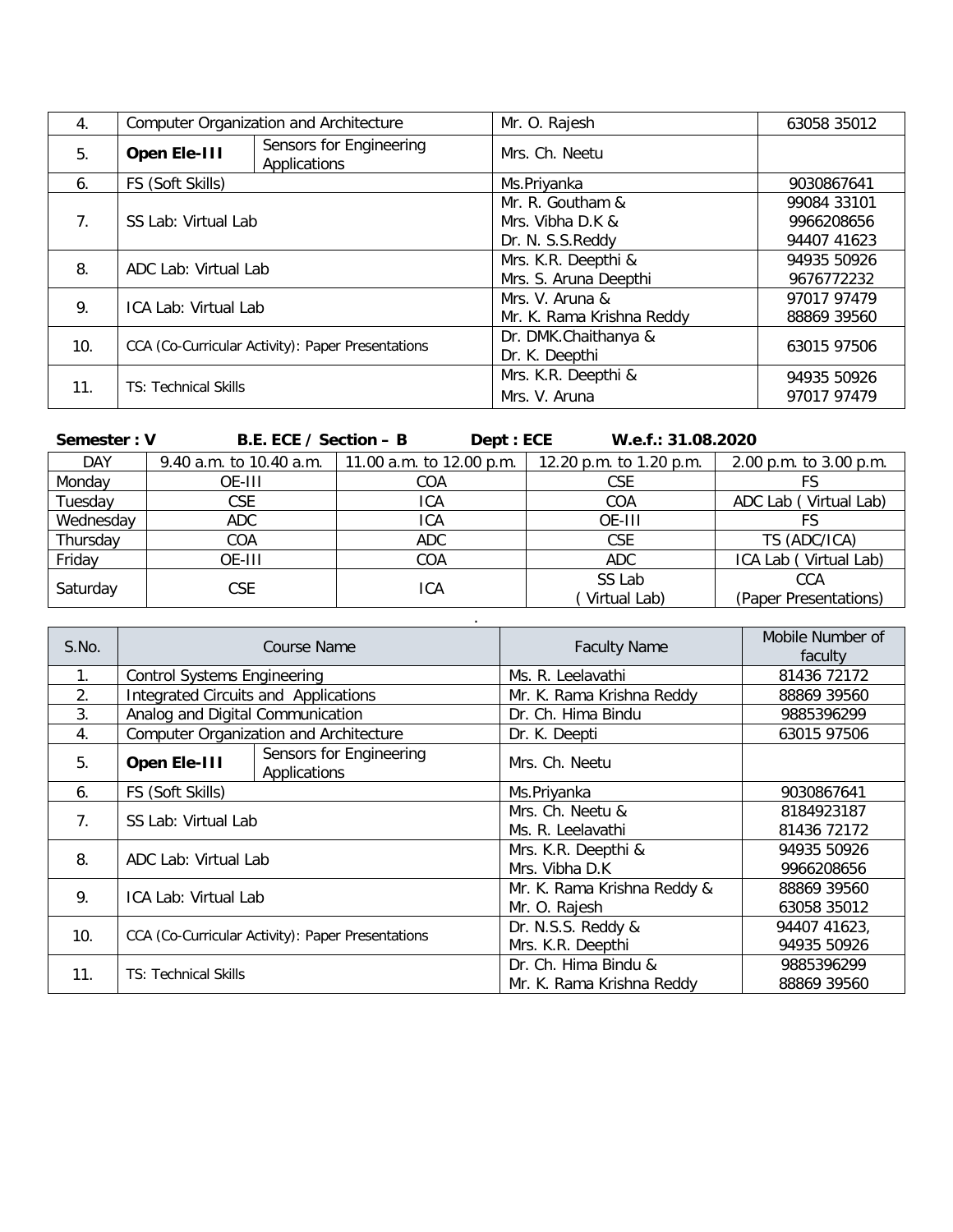| JEHICSIEL . VII | $P.E.E. 1917 250101 - A$ | DENI.LVL                 | <b>W.C.I JI.VO.ZUZU</b> |                                                                  |
|-----------------|--------------------------|--------------------------|-------------------------|------------------------------------------------------------------|
| <b>DAY</b>      | 9.40 a.m. to 10.40 a.m.  | 11.00 a.m. to 12.00 p.m. | 12.20 p.m. to 1.20 p.m. | 2.00 p.m. to 3.00 p.m.                                           |
| Monday          | PE-II                    | PE-I                     | PE-III                  | PE-IV                                                            |
| Tuesday         | <b>MWE</b>               | PE-I                     | <b>VLSID</b>            | PE-II                                                            |
| Wednesday       | PE-III                   | PE-IV                    | <b>VLSID</b>            | EDA Lab (Virtual Lab)                                            |
| Thursday        | PE-I                     | PE-II                    | <b>MWE</b>              | MWE Lab (Virtual Lab)                                            |
| Friday          | <b>MWE</b>               | <b>VLSID</b>             | PE-III                  | PF-IV                                                            |
| Saturday        | Project Seminar          | Project Seminar          | CC                      | EDA Lab (Virtual Lab)<br>Mr. J. Sunil, CEO,<br>Vaaluka Solutions |
|                 |                          |                          |                         |                                                                  |

| Semester: VII | B.E. ECE / Section $-$ A | Dept: ECE | W.e.f.: 31.08.2020 |
|---------------|--------------------------|-----------|--------------------|
|---------------|--------------------------|-----------|--------------------|

| S.No.                 | Course Name                          |                                                        | <b>Faculty Name</b>      | Mobile Number of<br>faculty |
|-----------------------|--------------------------------------|--------------------------------------------------------|--------------------------|-----------------------------|
| 1.                    | Microwave Engineering                |                                                        | Dr.DMK.Chaithanya        | 9866823542                  |
| 2.                    | <b>VLSI Design</b>                   |                                                        | Ms. G.R. Padmini         | 94405 21840                 |
| 3.                    | Professional                         | <b>IoT Architectures &amp; Protocols</b>               | Mr. V. Krishna Mohan     | 94944 12612                 |
|                       | <b>Electives-I</b>                   | Mobile Cellular Communication                          | Mrs. K.R. Deepthi        | 94935 50926                 |
| 4.                    | Professional                         | <b>Advanced Embedded Systems</b>                       | Mr. N. Abid Ali Khan     | 8897727547                  |
|                       | Electives-11                         | <b>Network Security</b>                                | Mrs. S. Aruna Deepthi    | 9676772232                  |
| 5.                    | Professional<br><b>Electives-III</b> | Field Programmable Gate Arrays<br>(FPGA) Architectures | Dr. K. Deepti            | 63015 97506                 |
|                       |                                      | Digital Image & Video Processing                       | Prof. K. Veera Swamy     | 94419 16190                 |
| 6.                    | Professional                         | Satellite Communication                                | Dr. Ch. Hima Bindu       | 9885396299                  |
|                       | <b>Electives-IV</b>                  | Voice and Data Networks                                | Mrs. V. Aruna            | 97017 97479                 |
| 7 <sub>1</sub>        | MWE Lab (Virtual Lab)                |                                                        | Mrs. A. Srilakshmi &     | 92908 78533                 |
|                       |                                      |                                                        | Dr.DMK.Chaithanya        | 9866823542                  |
|                       | 8.<br>EDA Lab (Virtual Lab)          |                                                        | Ms. G.R. Padmini &       | 94405 21840                 |
|                       |                                      |                                                        | Mr. O. Rajesh            | 63058 35012                 |
| 9.<br>Project Seminar |                                      |                                                        | Dr. Ch. Hima Bindu & Ms. | 9885396299                  |
|                       |                                      |                                                        | G.R. Padmini             | 94405 21840                 |
| 10.                   | <b>CC:</b> Compensatory Classes      |                                                        |                          |                             |

| Semester: VII | B.E. ECE / Section - B  |                          | Dept : ECE | W.e.f.: 31.08.2020      |                           |
|---------------|-------------------------|--------------------------|------------|-------------------------|---------------------------|
| <b>DAY</b>    | 9.40 a.m. to 10.40 a.m. | 11.00 a.m. to 12.00 p.m. |            | 12.20 p.m. to 1.20 p.m. | 2.00 p.m. to 3.00 p.m.    |
| Monday        | PE-II                   | PE-I                     |            | PE-III                  | PE-IV                     |
| Tuesday       | <b>MWE</b>              | PE-I                     |            | <b>VLSID</b>            | PE-II                     |
| Wednesday     | PE-III                  | PE-IV                    |            | <b>VLSID</b>            | Virtual Lab)<br>MWE Lab ( |
| Thursday      | PE-I                    | PE-II                    |            | <b>MWE</b>              | EDA Lab (Virtual Lab)     |
| Friday        | <b>MWE</b>              | <b>VLSID</b>             |            | PE-III                  | PF-IV                     |
|               |                         |                          |            |                         | EDA Lab (Virtual Lab)     |
| Saturday      | Project Seminar         | Project Seminar          |            | CC                      | Mr. J. Sunil, CEO,        |
|               |                         |                          |            |                         | Vaaluka Solutions         |

| S.No. | Course Name           |                                          | <b>Faculty Name</b>   | Mobile Number of<br>faculty |
|-------|-----------------------|------------------------------------------|-----------------------|-----------------------------|
|       | Microwave Engineering |                                          | Mrs. A. Srilakshmi    | 92908 78533                 |
|       | <b>VLSI Design</b>    |                                          | Mr. O. Rajesh         | 63058 35012                 |
| 3.    | Professional          | <b>IoT Architectures &amp; Protocols</b> | Mr. V. Krishna Mohan  | 94944 12612                 |
|       | <b>Electives-I</b>    | Mobile Cellular Communication            | Mrs. K.R. Deepthi     | 94935 50926                 |
| 4.    | Professional          | <b>Advanced Embedded Systems</b>         | Mr. N. Abid Ali Khan  | 8897727547                  |
|       | <b>Electives-II</b>   | Network Security                         | Mrs. S. Aruna Deepthi | 9676772232                  |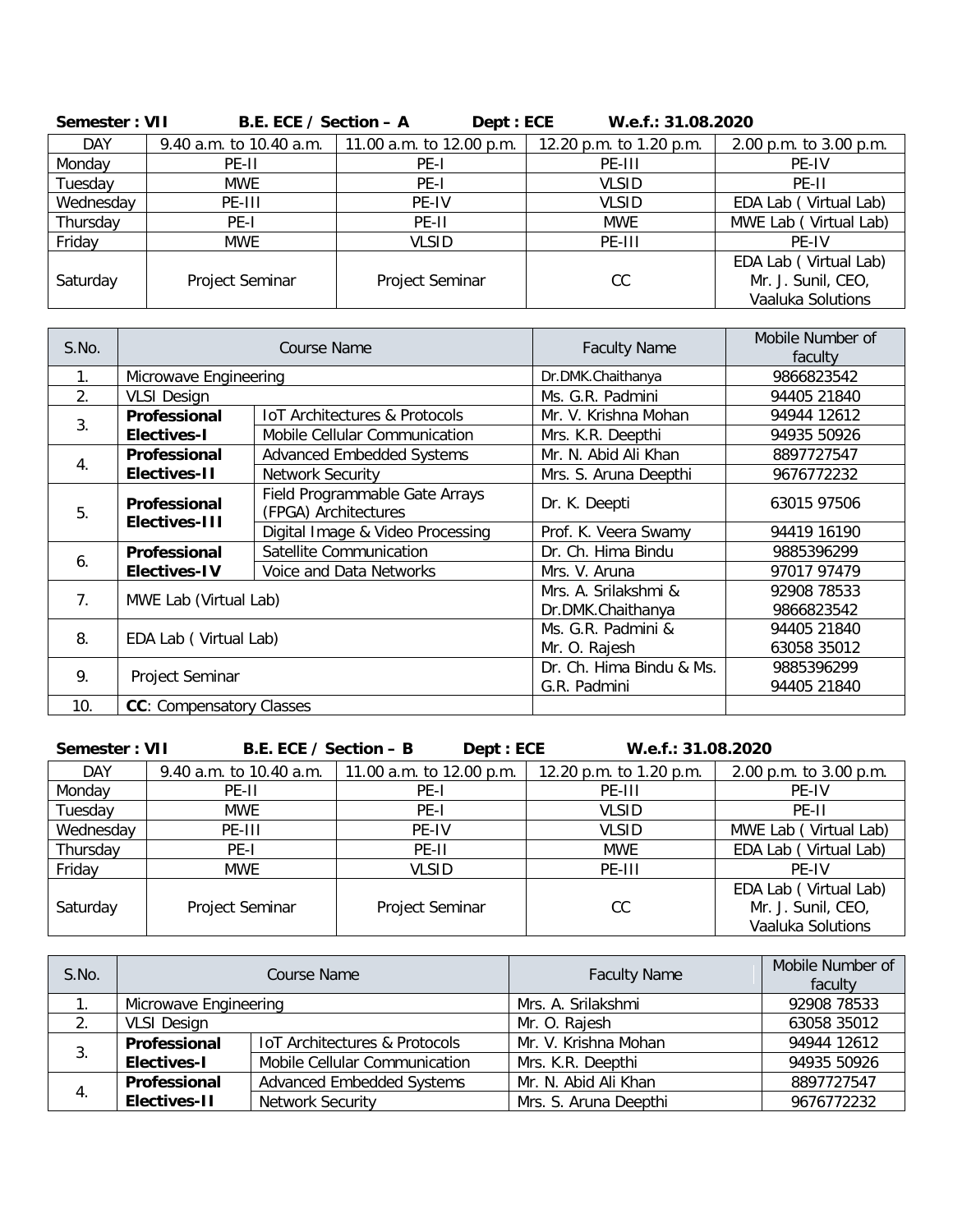| 5.                                      | Professional<br><b>Electives-III</b> | Field Programmable Gate Arrays<br>(FPGA) Architectures | Dr. K. Deepti          | 63015 97506 |
|-----------------------------------------|--------------------------------------|--------------------------------------------------------|------------------------|-------------|
|                                         |                                      | Digital Image & Video Processing                       | Prof. K. Veera Swamy   | 94419 16190 |
| 6.                                      | Professional                         | Satellite Communication                                | Dr. Ch. Hima Bindu     | 9885396299  |
|                                         | <b>Electives-IV</b>                  | Voice and Data Networks                                | Mrs. V. Aruna          | 97017 97479 |
| MWE Lab (Virtual Lab)<br>7 <sub>1</sub> |                                      |                                                        | Dr.DMK.Chaithanya &    | 9866823542  |
|                                         |                                      |                                                        | Mrs. A. Srilakshmi     | 92908 78533 |
| 8.                                      |                                      |                                                        | Mr. O. Rajesh &        | 63058 35012 |
|                                         | EDA Lab (Virtual Lab)                |                                                        | Ms. G.R. Padmini       | 94405 21840 |
| 9.                                      | Project Seminar                      |                                                        | Prof. K. Veera Swamy & | 94419 16190 |
|                                         |                                      |                                                        | Mrs. A. Srilakshmi     | 92908 78533 |
| 10.                                     | <b>CC:</b> Compensatory Classes      |                                                        |                        |             |

#### **Semester : III M.E. ECE / ES&VLSID Dept : ECE W.e.f.: 31.08.2020**

| <b>DAY</b> | 9.40 a.m. to 10.40 a.m.                 | 11.00 a.m. to 12.00              | 12.20 p.m. to | $2.00$ p.m. to |
|------------|-----------------------------------------|----------------------------------|---------------|----------------|
|            |                                         | p.m.                             | 1.20 p.m.     | 3.00 p.m.      |
| Monday     |                                         |                                  |               |                |
| Tuesday    |                                         |                                  |               |                |
| Wednesday  |                                         |                                  |               |                |
| Thursday   |                                         | Dissertation Phase-I /Internship |               |                |
| Friday     | <b>Dissertation Phase-I /Internship</b> |                                  |               |                |
| Saturday   | <b>PE-V</b>                             | <b>PE-V</b>                      | ΟE            | <b>OE</b>      |

| S.No. | Course Name                        | <b>Faculty Name</b>                        | Mobile Number of<br>faculty |
|-------|------------------------------------|--------------------------------------------|-----------------------------|
|       | Open Elective (Python Programming) | Mr. Srinivas Chakravarthy                  | 9849557830                  |
| 2.    | Professional Elective - V (DFT)    | Prof. N.S. Murthy                          | 94410 29775                 |
|       |                                    | Prof. N.S. Murthy /                        | 94410 29775,                |
| 3.    | Dissertation Phase-I /Internship   | Prof. E. Sreenivasa Rao /<br>Dr. K. Deepti | 94902 17960<br>63015 97506  |

.

**Semester : III M.E. ECE / CE&SP Dept : ECE W.e.f.: 31.08.2020** DAY 9.40 a.m. to 10.40 a.m. 11.00 a.m. to 12.00 p.m. 12.20 p.m. to 1.20 p.m. 2.00 p.m. to 3.00 p.m. Monday Tuesday Wednesday<br>Thursday Thursday **Dissertation Phase-I /Internship**<br>
Friday **Dissertation Phase-I /Internship** Friday **Dissertation Phase-I /Internship**<br>
Saturday **PE-V** PE-V OE Saturday **PE-V PE-V OE OE**

| S.No. | Course Name                        | <b>Faculty Name</b>                                                         | Mobile Number of faculty                    |
|-------|------------------------------------|-----------------------------------------------------------------------------|---------------------------------------------|
|       | Open Elective (Python Programming) | Mr. Srinivas Chakravarthy                                                   | 9849557830                                  |
|       | Professional Elective - V (MIMO)   | Prof. K. Deergha Rao                                                        | 97053 84743                                 |
| 3.    | Dissertation Phase-I /Internship   | Prof. K. Deergha Rao /<br>Prof. K. Veera Swamy /<br>Prof. E. Sreenivasa Rao | 97053 84743,<br>94419 16190,<br>94902 17960 |